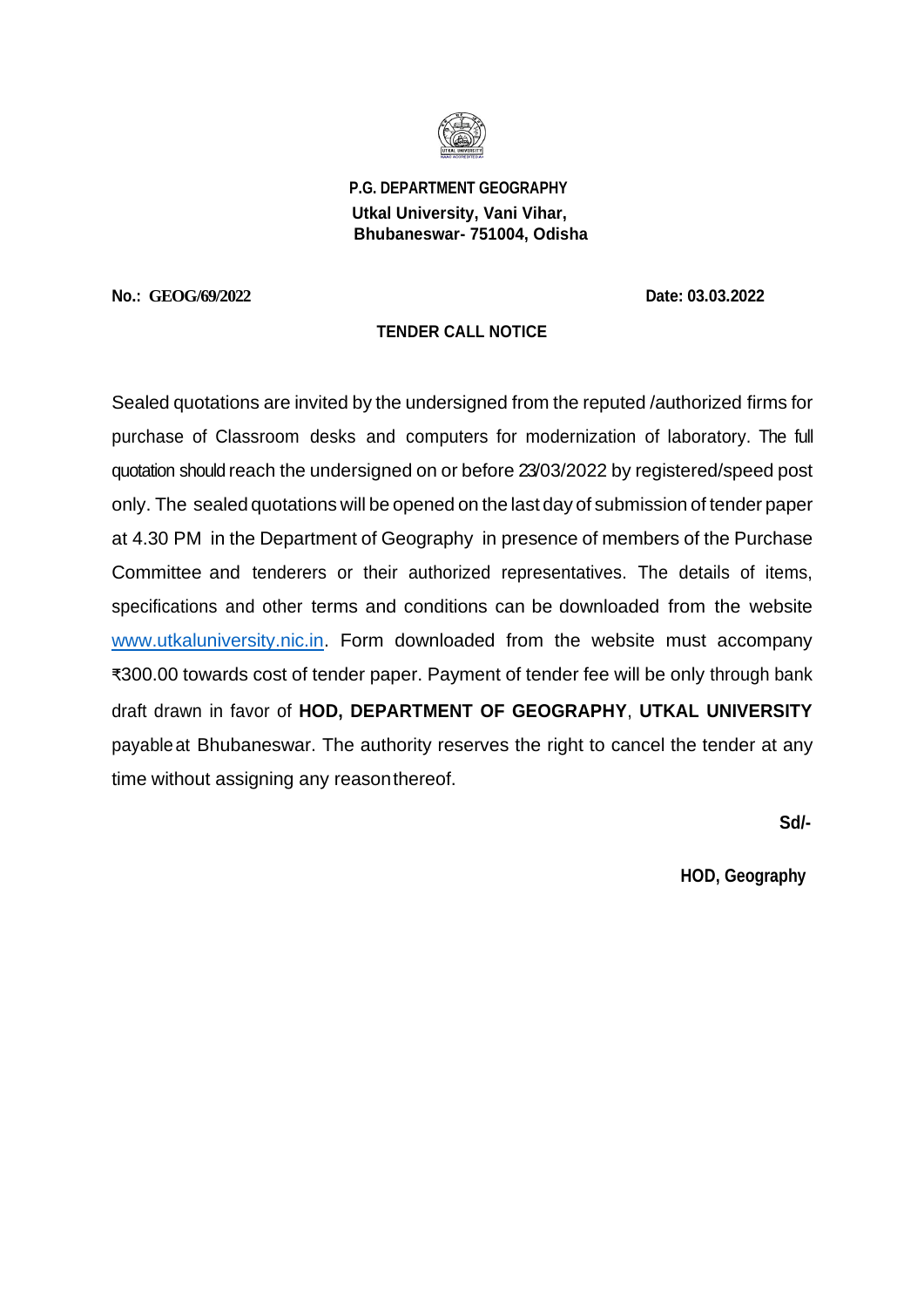

**P.G. DEPARTMENT OF GEOGRAPHY Utkal University, Vani Vihar, Bhubaneswar-751004, Odisha**

**Tender Paper ForpurchaseofClassroom desks and Computerstowards ModernizationofLaboratoryofWB-OHEPEEProgramme,UtkalUniversity For the session 2021-22**

**Financial year 2021-2022**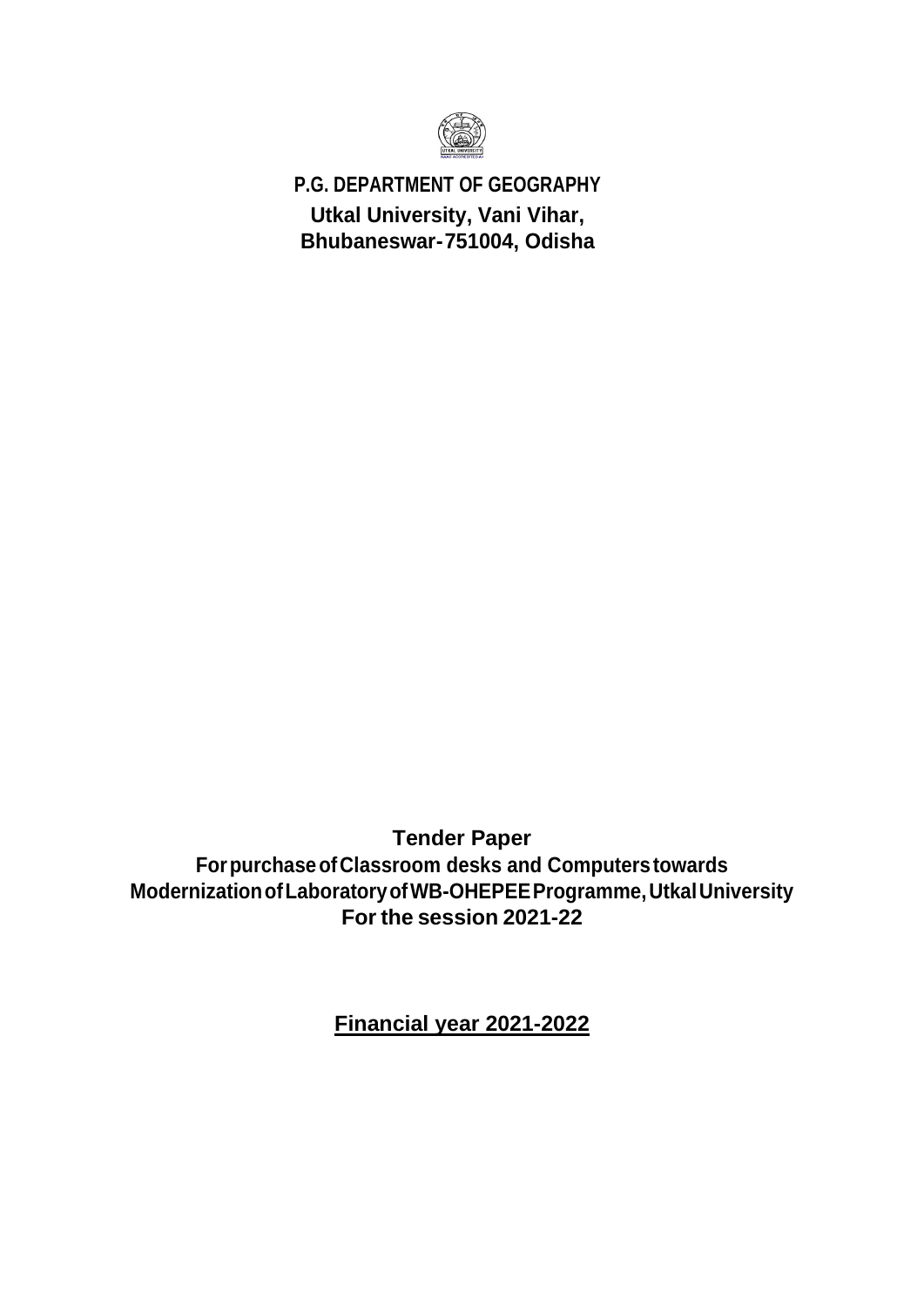

# **P.G. DEPARTMENT OF GEOGRAPHY Utkal University, Vani Vihar, Bhubaneswar- 751004, Odisha**

## **No.: GEOG/69/2022 Date: 03.03.2022**

# **TENDER PAPER**

Sealed quotations are invited by the undersigned from the reputed /authorized firms for purchase of Classroom desks and computers towards Modernisation of Laboratory of WB-OHEPEE Programme, Utkal University for the session 2021-22. The quotations should reach the undersigned on or before 23/03/2022 by registered/speed post only.

#### **Terms and Conditions:**

1. Tenders are to be submitted in the prescribed format (enclosed) in the tender paper along with tenderfee of Rs. 300/- in shape of a Bank Draft drawn on any Nationalized Bank in favour of **HOD, DEPARTMENT OF GEOGRAPHY**, **UTKAL UNIVERSITY** payable at Bhubaneswar. No cash payment shall be entertained in this regard.

- 2. Tender forms are not transferable.
- 3. Tenderforms should be submitted in a sealed envelope alongwith thefollowing documents.
	- a) GST or other certificate necessary for items.
	- b) Income Tax Clearance.
	- c) Declaration Certificate.
	- d) Non-assessment Certificate in case of Dealers / Stockist outside the State of Odisha.
	- e) Original Price list of 2021-2022 with seal and signature of the tenderer on all pages.
	- f) Original Authorization Certificate from the Company.
	- g) All rates should be inclusive of and C.I.F. up to the P.G Department of Geography, Utkal University, Bhubaneswar.
	- h) Installation charges, Delivery, Packing, forwarding charges etc. should be included in quoted price and no extra cost will be entertained after delivery.

## **N.B.:**

**.**

- 1. Lastdatefor submissionof sealedtenderpaperis23.3.2022by4.00pmintheoffice ofthe Head, P.G. Department of Geography, Utkal University, Bhubaneswar-751004, Odisha
- 2. The sealed tender will be opened on 23.3.2022 at 4.30 PM in the Department of Geography in presence of members of the Purchase committee and tenderers or their authorized representatives.
- 3. The authority may accept/reject/cancel/change/modify any part or all Tender as a whole without assigning any reason thereof.
- 4. The Authority is not responsible for any postal delay.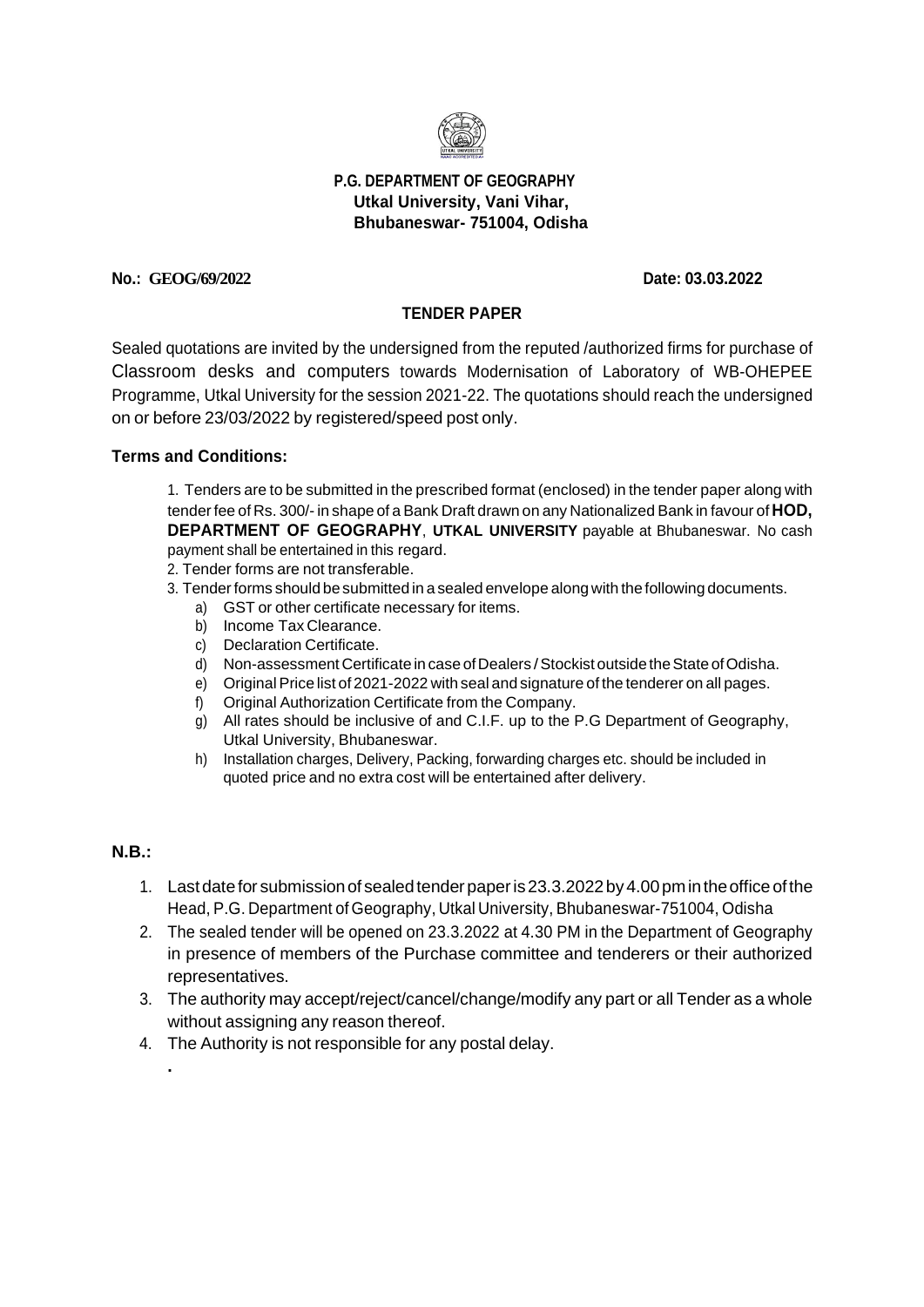# **DECLARATION**

Dated: ...........

On behalf of our firm/company, we hereby declare that we will quote the same discount (i.e., as per price quoted for these items for Utkal University), if other Departments/offices within the Utkal University, Vani Vihar invites sealed tender for procurement of these items and other accessories during the financial year 2021-2022. Otherwise, participation in the tender process will be cancelled for the same financial year.

Signature of the Authorized dealer/person with seal